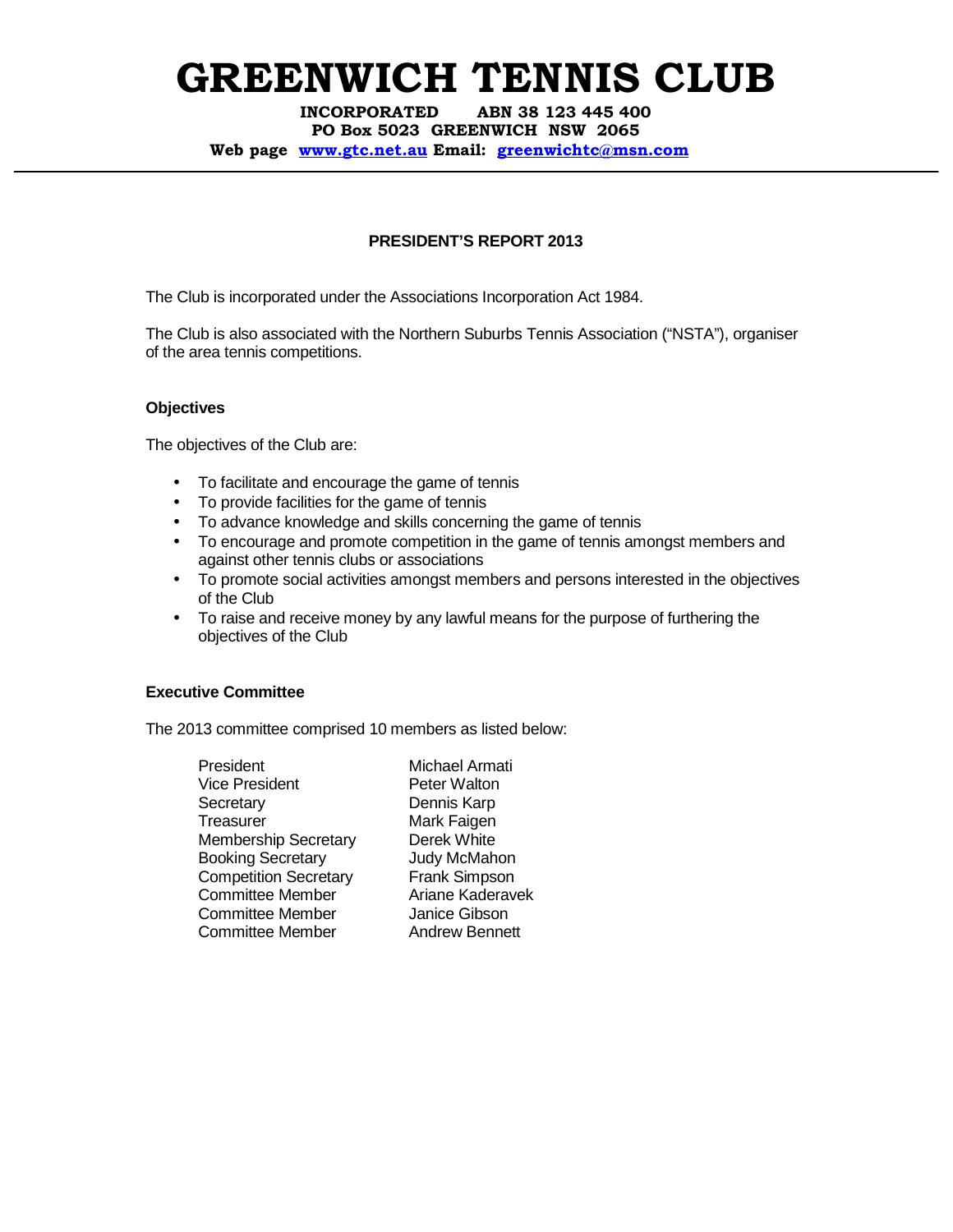INCORPORATED ABN 38 123 445 400

PO Box 5023 GREENWICH NSW 2065

Web page www.gtc.net.au Email: greenwichtc@msn.com

### **Membership Fees**

|                       | Joining and membership fees were not increased this year.                                                      |                |                   |
|-----------------------|----------------------------------------------------------------------------------------------------------------|----------------|-------------------|
|                       |                                                                                                                | 2012           | 2013              |
| Joining Fees:         | Ordinary<br><b>Junior Concession</b>                                                                           | \$120<br>\$30  | \$120<br>\$30     |
| Annual Fees:          |                                                                                                                |                |                   |
|                       | <b>Full Adult Member</b><br>Junior                                                                             | \$100*<br>\$10 | \$100*<br>\$10    |
|                       | *A timely payment discount of \$10 is offered<br>on full adult member annual fees received<br>by the due date. |                |                   |
| <b>Visitors Fees:</b> |                                                                                                                |                |                   |
|                       | Per Visit<br>Casual Hire Per Hour                                                                              |                | \$5<br>\$15       |
| <b>Membership</b>     |                                                                                                                |                |                   |
|                       | At this date, the membership consists of:                                                                      |                |                   |
|                       |                                                                                                                | 2012           | 2013              |
|                       | <b>Full Adult Members</b>                                                                                      | 234            | 220               |
|                       | Graded Juniors/Students/Juniors                                                                                | 127<br>361     | <u>162</u><br>382 |

Since the last annual general meeting, the Committee has scheduled a number of prospective member's introduction trials with more applicants being invited to join the club.

Despite the large numbers, members have reported no problems in the use of the courts. Membership has been kept open for the time being.

#### **Management**

The Club through the efforts and direction of Derek White has launched Club Runner. Club Runner is proving to be an invaluable tool to members keeping us in touch of what is happening in the club, providing schedules for Club Championships and much much more. We look forward to seeing this develop further in the future

In the meantime the Club has maintained a web address www.gtc.net.au and is using this as a further means of correspondence with its members.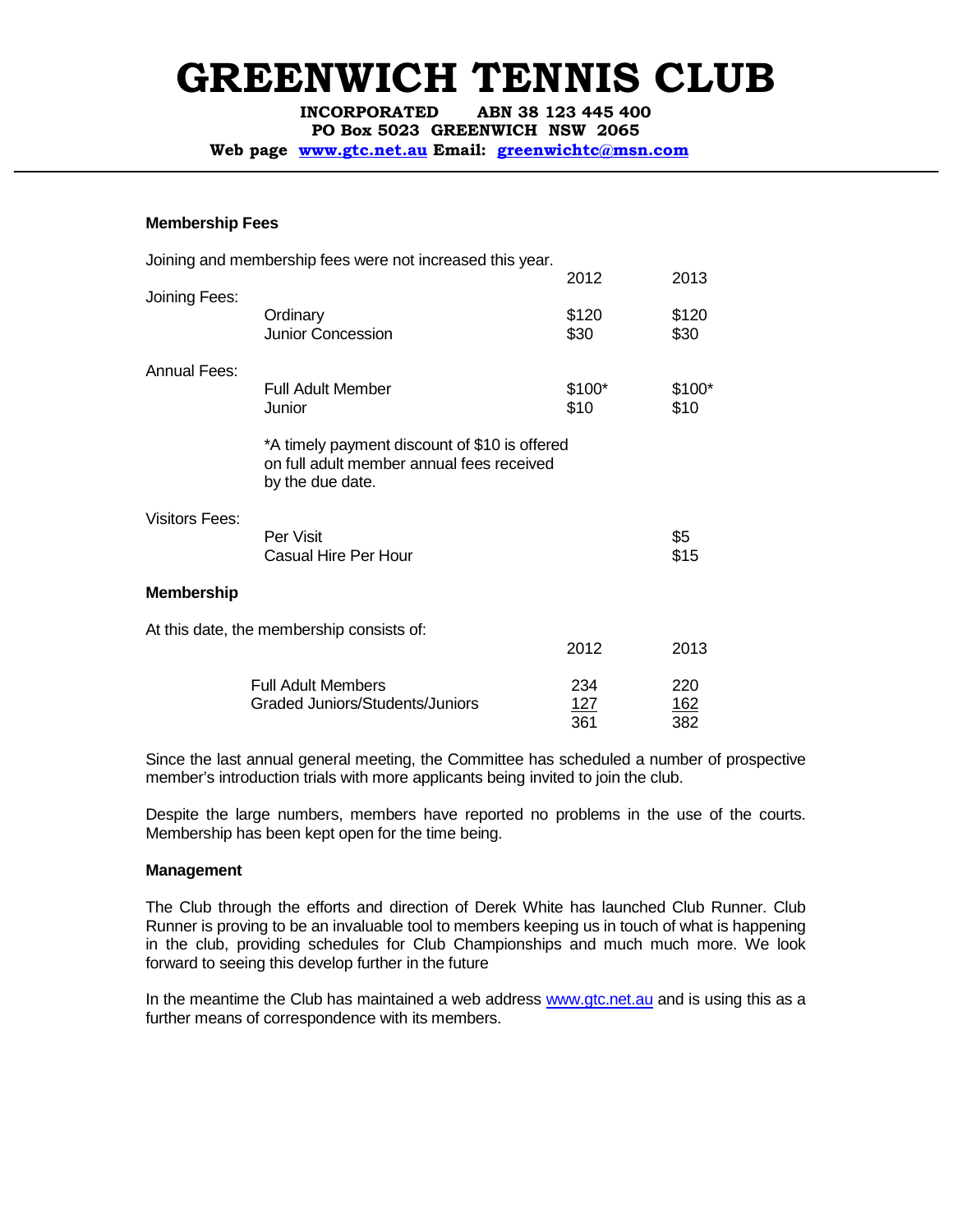INCORPORATED ABN 38 123 445 400 PO Box 5023 GREENWICH NSW 2065 Web page www.gtc.net.au Email: greenwichtc@msn.com

### **Club Championships**

The 2013 Club Championships were completed on Sunday 27 October. The tennis throughout was played in great spirit and to a high standard. It was very encouraging to see several of our junior players participate and excel. Well done to all who participated and to our eventual winners.

The 2013 winners were:

| Men's Singles          | <b>Andrew Bennett</b>         | $6-1$ 6-0   |           |
|------------------------|-------------------------------|-------------|-----------|
| <b>Ladies Singles</b>  | Janice Gibson                 | $7-6$ 6-2   |           |
| Men's Doubles          | A.Bennett & M.Armati          | $6-3$ 7-5   |           |
| <b>Ladies Doubles</b>  | J. Gibson & G. Thacker        | $6-3$ $6-3$ |           |
| <b>Mixed Doubles</b>   | J. Marguard & B. Geary        |             | $6-4$ 7-5 |
| Mens Handicap Singles  | <b>Michael Tavares</b>        | $8-2$       |           |
| Men's Handicap Doubles | H.Whitehead & W. Schembri 9-8 |             |           |

Thank you in particular to Frank Simpson and Derek White who ran the Club Championships and contributed to their success.

### **Junior Championships**

The 2013 Junior Club Championships were conducted on 24/26 May. With falling numbers in participants in previous years the Committee appointed Ariane Kaderavek to reinvigorate Junior tennis in the club. We now have approximately 60 juniors being coached on a regular basis and the number of entries for the Junior Championships was double those of the previous year. In the Junior Club Championships all the players played with great enthusiasm, camaraderie and enjoyment. Well done to all who participated and our eventual winners

The 2013 winners were:

| Senior Girls Champion:          | Imogen Neville                                                                                             |
|---------------------------------|------------------------------------------------------------------------------------------------------------|
| Runner up:                      | Imogen Bayliss Smith                                                                                       |
| Senior Boys Champion:           | Tim Thacker                                                                                                |
| Runner up:                      | Hal Whitehead                                                                                              |
| Senior Girls Doubles Champions: | Nina Karp & Emily Levisohn                                                                                 |
| Runners up:                     | Imogen Bayliss Smith & Imogen Neville                                                                      |
| Senior Boys Doubles Champions:  | Will Schembri & Hal Whitehead                                                                              |
| Runners up:                     | Francois Galverez & Tim Thacker                                                                            |
| Intermediate Girls Champion:    | Sophie Calder                                                                                              |
| Runner up:                      | Nina Karp                                                                                                  |
| Intermediate Boys Champion:     | Lachie Bayliss Smith                                                                                       |
| Runner up:                      | <b>John Neville</b>                                                                                        |
| Runners up:                     | Intermediate Boys Doubles Champions: Nik Kaderavek & Lachie Bayliss Smith<br>Hamish Elliott & John Neville |
| Junior Girls Doubles Champions: | Zara Shipp & Sophie Calder                                                                                 |
| Runners up:                     | Jasmin Shipp & Siena Kaderavek                                                                             |
|                                 |                                                                                                            |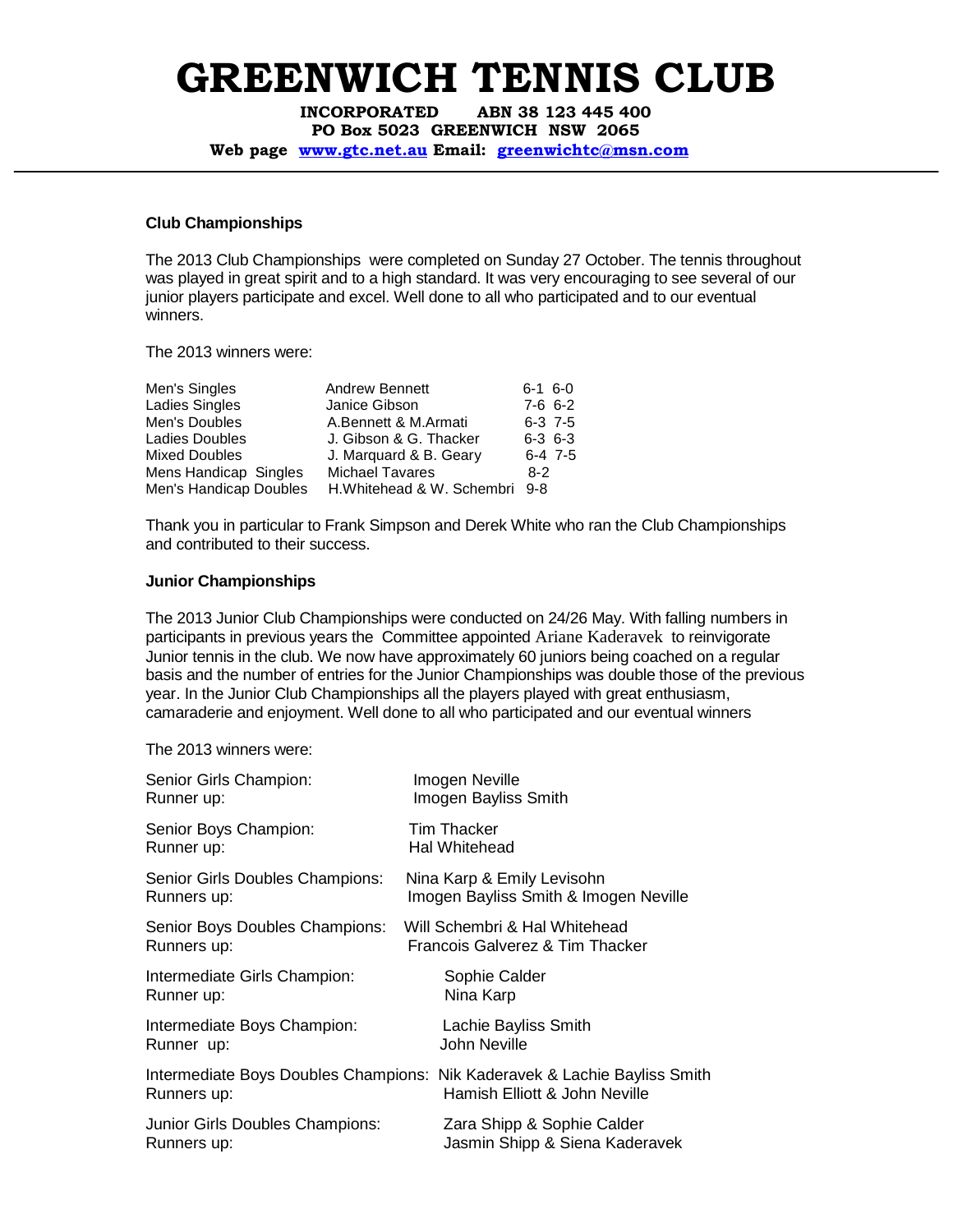INCORPORATED ABN 38 123 445 400 PO Box 5023 GREENWICH NSW 2065

Web page www.gtc.net.au Email: greenwichtc@msn.com

Junior Girls Champion: Siena Kaderavek Runner up: Kate McDiarmid

Junior Boys Champion: Sam Carroll Runner up: Alex Simos

Junior Boys Doubles Champions: Adrien Schembri & Sam Carroll Runners up: Electronic Marry Hooker & Sam Shepherd

A huge thank you to Ariane Kaderavek who ran the Junior Club Championships and who has built a great platform for our Juniors to develop.

#### **Coaching & Juniors**

This year we have seen approximately 50 - 60 junior members coached by and Andrew Bennett. The feedback has been tremendous and we would like to congratulate Andrew for his efforts with this program.

### **NSTA Competitions**

Greenwich was not represented in any NSTA competition during 2013. This is to be regretted, but members are very happy with our own internal Saturday afternoon competition.

#### **SOCIAL**

#### **Christmas Party**

The annual Christmas party was held on 9th December 2012.

The numbers at the party were down with attendance of 88 adults and 19 children and 1 under 5. This was attributed in part to the Greenwich Village Games which was held at a similar time. Historically numbers always appear to be down when they coimcide.

The party is subsidised by the Club

# **Family Social Afternoons/Junior Round Robins**

There are none to report. However next year we are looking at the possibility of having a girls and mother afternoon to encourage some new girls to come and play and possibly a father and son afternoon.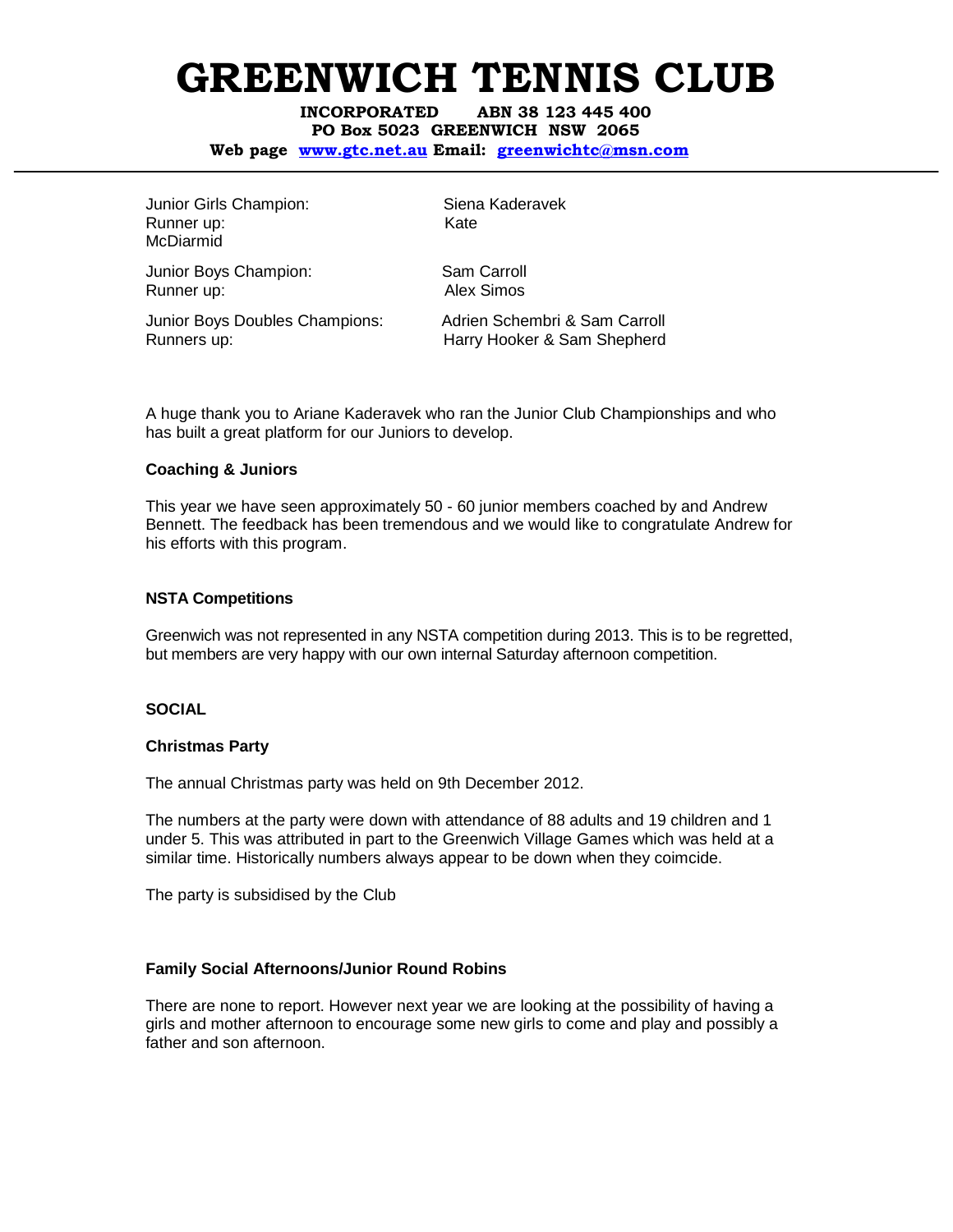INCORPORATED ABN 38 123 445 400 PO Box 5023 GREENWICH NSW 2065 Web page www.gtc.net.au Email: greenwichtc@msn.com

### **Round Robin Tournaments**

There has been very little response to these tournaments in recent years, so this year none were scheduled. Members who would like to see these events re-instated should contact a committee member.

# **Internal Mixed Doubles Competition**

A big thank you to Bill Oliver who continues to run these successful competitions for members on Saturday afternoons. Bill reports that more than 60 members participate. Thanks also go to the team captains, Jane Marquard (Sky Blue), Sharon Morse (Nike Red), Janice Gibson (Lime Green) and Annabelle Burley (Royal Purple) who ensure their teams are fully represented each week.

The end of year winners were Lime Green.

Earlier winners this year were the Blue and Red teams

Once again the competition proved popular to members of all standards with the two timeslots format ensuring the games were evenly matched.

A special mention to all those members who volunteered to reserve when required, in some cases backing up after playing earlier in the afternoon.

# **Interclub Matches**

Sydney Veterans Inter-Club Matches Two matches have been successfully held:

Sunday 17 March 2013 Winners Greenwich 9 sets 7 and 77 games to 75 games Our players were: Barbara Oliver, Janice Gibson, Ari Kaderavek, Birgitta Bernerius and Hugh Chisholm, Derek White, Jo Kaderavek

Sunday 5 Nov 2013 Winners Sydney Veterans 8 sets all 73 games to 67 Our Players: Barbara Oliver, Tania Kennedy, Jane Marquard, Gillian Thacker and Terry Ower, Derek White, Peter McIlwaine and Keith Taylor

A very big thank you to Keith Taylor who has continued to organise these very successful events.

# **Player of the Year Award**

This award, given to the member who has contributed most to the Club's playing activity over the calendar year to 31 October, has continued to excite interest. In 2012 it was awarded to Derek White.

The winner will be decided on the points system previously published. Any points earned in November and December will count towards next year's (2014) trophy.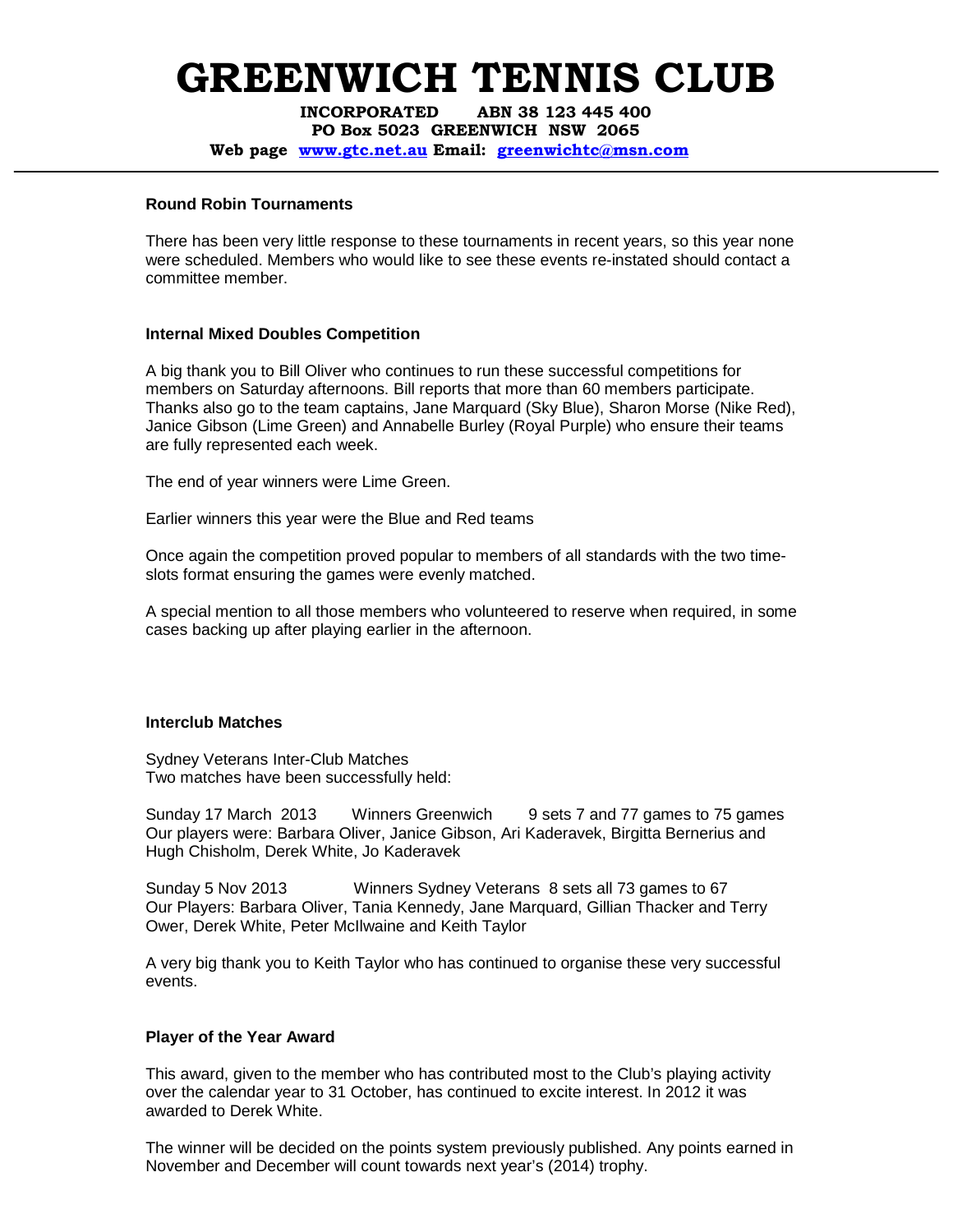INCORPORATED ABN 38 123 445 400 PO Box 5023 GREENWICH NSW 2065

Web page www.gtc.net.au Email: greenwichtc@msn.com

The award (\$100 plus a trophy) for 2013 will be presented to the winner at the Christmas party and the winner's name will be inscribed on the clock shield displayed in the clubhouse.

Points have been awarded this year (and for the future) for participation in the internal competitions.

Frank Simpson has again been appointed as the referee for the award, and our thanks go to Frank for keeping the point scores over the years.

# **Arthur Harrison Trophy**

The Arthur Harrison Trophy was donated by Arthur Harrison who for any years lived across the road from the courts and spent much of his time looking after the courts. The trophy is to be presented by the club to an individual or individuals who have made a great contribution to club and improved their tennis during the year. The trophy winner for 2012 was Ari Kaderavek. The trophy winner for 2013 will be announced at the Greenwich Tennis Club Christmas Party.

### **Maintenance and Improvements**

We are excited to announce that the club is currently in the process of resurfacing both Courts. This should be completed in January 2014 which was felt to have least impact on the Court usage. The club has continued its ongoing sewer pipe maintenance. The club has also had tiles replaced on the clubhouse, new signage for the courts and pest inspections carried out.

We would like to acknowledge Peter Walton for all his efforts to the on-going maintenance of the club and his work with Derek White with the court resurfacing.

# **Financial**

The audited financial statements sent with the notice for the Clubs AGM show that the club is in a sound and healthy position. Cash reserve amounts as at 31 July 2013 were \$75,917 (\$81,667 in 2012) which is adequate to meet the anticipated future expenditure. The club has a provision for maintenance and refurbishment which at 31 July 2013 was \$47,551 (\$47,551 in 2012)

Thank you to Mark Faigen who has continued to provide great financial and accounting support to the club.

# **Acknowledgments**

I would like to take this opportunity to express my appreciation to all committee members for their continued support and contributions during the year, especially Peter Walton as Vice President who has continued to provide great support in the on going maintenance of the club including the renewal of the court surfacing Dennis Karp who as Secretary has perhaps one of the most challenging roles on the Committee, Mark Faigen as Treasurer who has kept great control of the clubs finances, Derek White who has introduced Club Runner and continued to keep current membership database in a better shape than it has ever been, Judith McMahon who has the unenviable task as the clubs Booking Secretary, Frank